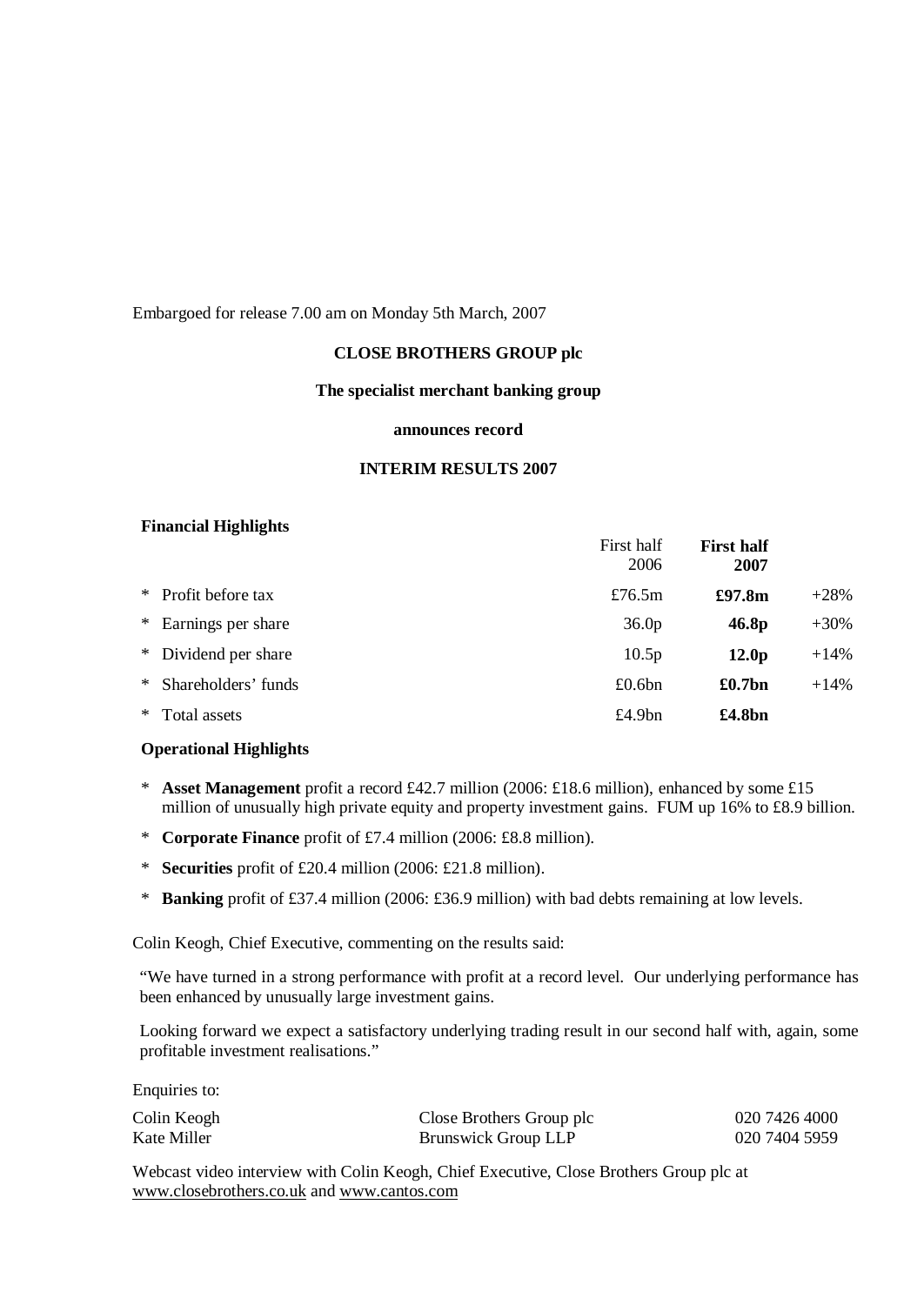### CHIEF EXECUTIVE'S STATEMENT

We have turned in a strong performance in the first six months with profit at a record level. A key feature of the period is that our underlying trading performance has been enhanced by an unusually large private equity realisation coupled with a gain on a long-standing property investment.

The operating profit on ordinary activities before tax for the six months ended 31st January, 2007 was £97.8 million (2006: £76.5 million), up 28%. Earnings per share increased by 30% to 46.8p (2006: 36.0p). The directors have declared an interim dividend of 12.0p (2006: 10.5p), an increase of 14%. This is payable on 18th April, 2007 to shareholders on the register at the close of business on 16th March, 2007.

# **OVERALL BUSINESS REVIEW**

Against a backdrop of favourable stock markets our asset management business showed a substantial increase in profits. Our securities, corporate finance and banking businesses held their own. Growth in banking was held back by lack of volume in our premium finance activity, although we saw no increase in bad debts.

The table below shows the divisional summary of financial results for the period:

|                         | Operating income |                           |       | Profit before tax |
|-------------------------|------------------|---------------------------|-------|-------------------|
|                         | First            | <b>First</b>              | First | <b>First</b>      |
|                         | half             | half                      | half  | half              |
|                         | 2006             | 2007                      | 2006  | 2007              |
|                         | £m               | $\mathbf{f}_{\mathbf{m}}$ | £m    | £m                |
| <b>Asset Management</b> | 62.0             | 95.7                      | 18.6  | 42.7              |
| Corporate Finance       | 30.5             | 27.8                      | 8.8   | 7.4               |
| Securities              | 62.5             | 60.4                      | 21.8  | 20.4              |
| Banking                 | 96.7             | 97.8                      | 36.9  | 37.4              |
| Group                   | 0.9              | 2.3                       | (9.6) | (10.1)            |
|                         | 252.6            | 284.0                     | 76.5  | 97.8              |

The net assets of our four operating divisions at 31st January, 2007 have not changed materially from those at our previous year end.

Our Funds Under Management ("FUM") rose to £8.9 billion (up 16% on a year ago and 8% on the six months since our year end 2006). Our banking loan book remained almost unchanged at £1.9 billion.

Our key performance indicators remained broadly steady with some benefit from investment realisations.

|                      | <b>Full</b> | First         | First         |
|----------------------|-------------|---------------|---------------|
|                      | year        | half          | half          |
|                      | 2006        | 2006          | 2007          |
|                      | $\%$        | $\frac{0}{0}$ | $\frac{6}{9}$ |
| Operating margin     | 29          | 30            | 34            |
| Expense/income ratio |             | 66            | 62            |
| Compensation ratio   | 43          |               |               |

During the period we acquired the minority interest in Close Fund Management Limited and made a further payment for Close Brothers Seydler AG. We also participated in the capital raising by PLUS Markets Group plc, in which we now have a 24.9% shareholding. In total, investments made in the period amounted to £20.2 million.

### **DIVISIONAL BUSINESS REVIEW Asset Management**

The first half saw a record operating profit of £42.7 million. This strong result includes some £15 million of net capital gain realised from a combination of the sale of our holding in Minova International Limited and of a long-standing joint venture property investment (shown within other operating income) as well as higher than normal performance fees.

Private equity has been a core part of our asset management division for more than 20 years but the level of investment gains in this period was unusually high. We see good prospects for further profitable realisations in the second half as our highly successful Fund VI draws to a close, although it would be unrealistic to expect this level of investment gains to be sustainable.

FUM grew by £0.7 billion overall in the last six months to £8.9 billion. New funds raised were £1.0 billion, and represented 12% of opening funds six months earlier. Redemptions, realisations and withdrawals were £0.7 billion and market movement was £0.4 billion favourable. FUM was well balanced and well spread with 61% in equity and fixed interest and 39% in alternative asset classes.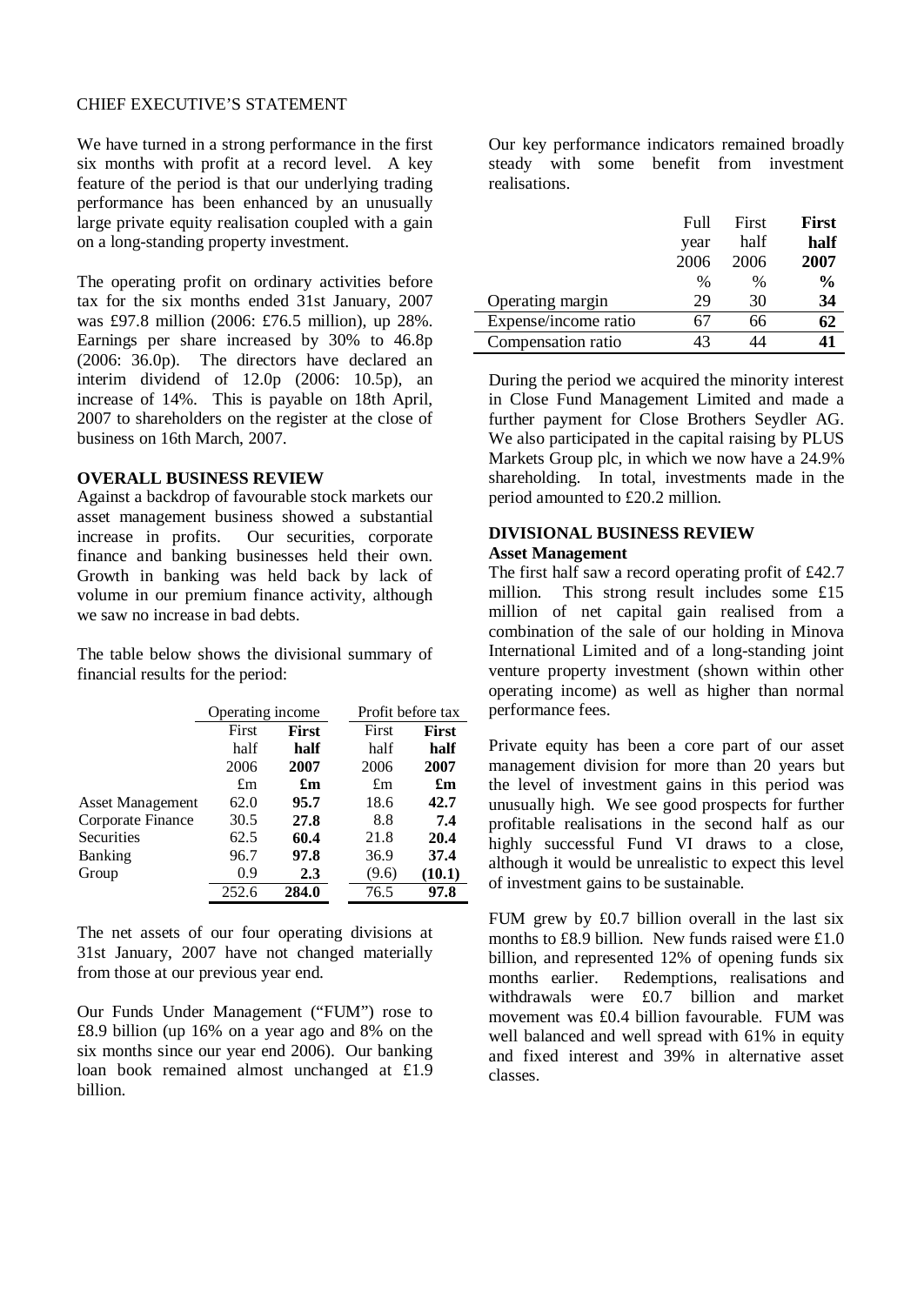# CHIEF EXECUTIVE'S STATEMENT

Our private clients side (FUM £3.2 billion) continued to develop and is being grouped under the Close Wealth Management banner. Our enlarged team dealing with higher net worth clients attracted new FUM at a good rate, whilst our portfolio service for other onshore clients is reaping the benefits of improving net sales. Our offshore business continued to expand.

On our funds side (FUM £5.7 billion) we have been reorganising our property activities under the new Close Investments banner. We acquired AON's multi-manager business on 1st February, 2007 and we will be merging this with Close TEAMS under the new name, Close Multi-Manager.

### **Corporate Finance**

We had a better than expected second quarter which meant that, with profit of £7.4 million, we ended the period on budget, albeit with activity below the record level last year (£8.8 million).

We maintained a well spread business in the UK with M&A (58%), debt advisory (17%) and restructuring (25%) all remaining busy.

Our offices in Paris and Frankfurt performed well, the former producing a record result for its financial year ended 31st December, 2006.

Our pipeline for the third quarter is healthy.

### **Securities**

In the UK, Winterflood Securities Limited ("WINS") produced a steady result compared to the first half last year on similar revenue, but in Germany, where the new issue market was quiet, Close Brothers Seydler posted lower profits following the exceptional level last year. Overall therefore the operating profit of the division was £20.4 million, compared to £21.8 million last year and the operating margin was 34%.

WINS saw some marked variation in monthly trading patterns. The year started quietly but volumes steadily increased in the months leading up to Christmas. Bargain numbers and profit per bargain were broadly steady compared to the first half last year.

With MiFID on the horizon and considerable discussion about the growth and value of stock exchanges and other trading platforms, it is worth

noting that WINS continues to be comfortably the largest market-maker in the retail sector both by number and value of daily bargains. As such WINS is providing liquidity to and dealing on alternative market platforms such as PLUS Markets. A noticeable and increasing number of our trades are therefore now being executed away from the LSE.

There has been a reasonably positive start to our second half although stock markets are currently uncertain.

### **Banking**

The operating profit of our banking division, at £37.4 million nudged ahead of last year (£36.9 million), and we maintained our healthy operating margin of 38%. Loan quality remained good with our bad debt charge at an historically low level of 1.0%. The loan book, however, remained broadly flat as price deflation in our insurance premium business counterbalanced growth in other lending activities – in particular property and transport and engineering.

In the banking market generally liquidity remains high and our experience tells us that at this point in the cycle we should be patient and not seek volume at the expense of margin. Patience, however, does not imply complacency or lack of ambition for growth, and we continue to seek out specialist lending opportunities both in the UK and in Europe. This investment in the future inevitably increases our costs in the short term.

# **DIRECTORS**

Following the Annual General Meeting, Rod Kent succeeded Sir David Scholey as chairman and Strone Macpherson, the senior independent director, was appointed deputy chairman.

### **OUTLOOK**

In our first half we achieved a strong headline profit, excellent results in our asset management division and steady underlying performance in each of our other operating businesses.

Looking forward we expect a satisfactory underlying trading result in our second half with, again, some profitable investment realisations.

C.D. Keogh Chief Executive

5th March, 2007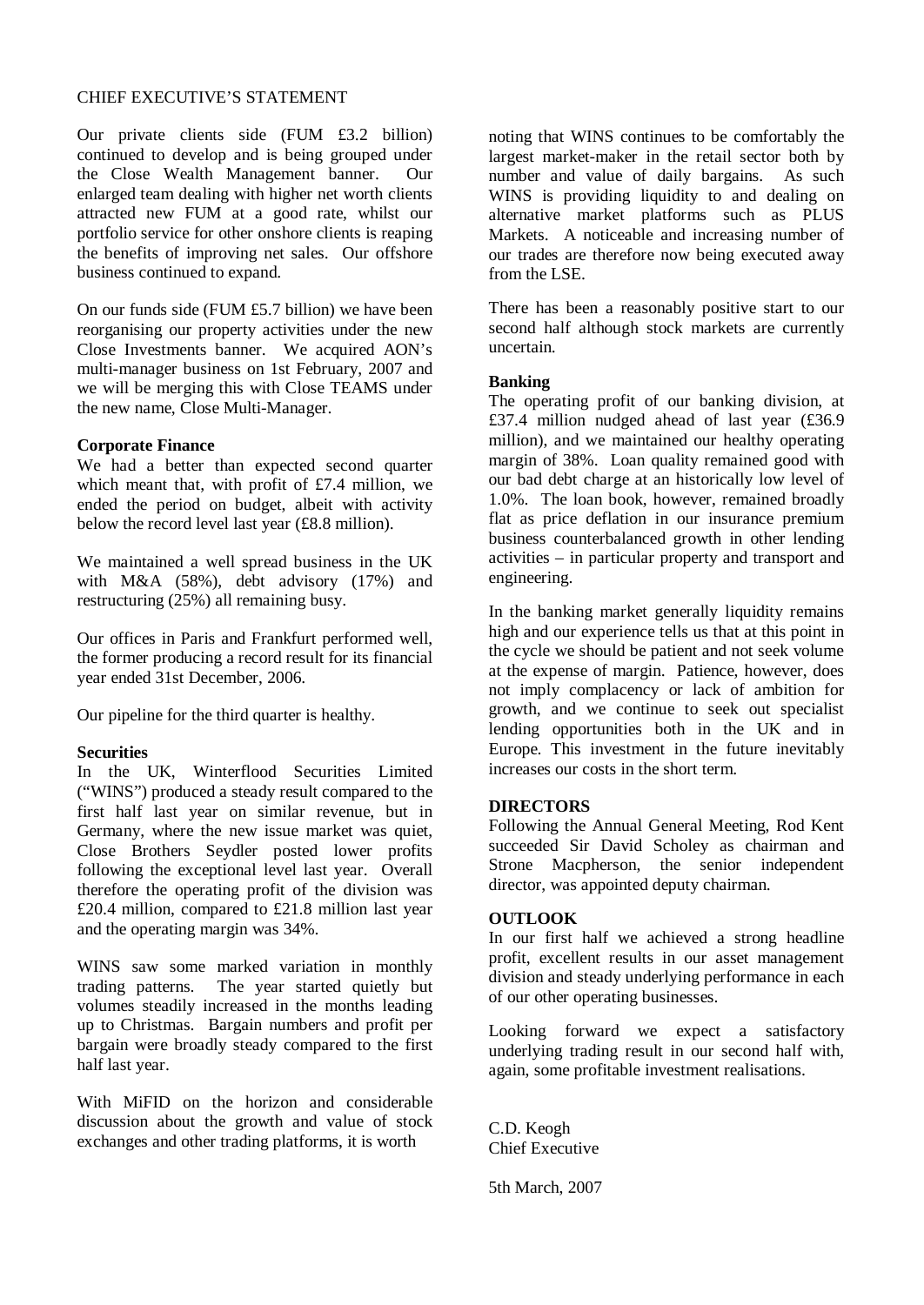# CONSOLIDATED INCOME STATEMENT

for the six months ended 31st January, 2007

|                                                                                | Six months ended<br>31st January, |                   | Year ended<br>31st July, |  |
|--------------------------------------------------------------------------------|-----------------------------------|-------------------|--------------------------|--|
|                                                                                | 2007                              | 2006              | 2006                     |  |
|                                                                                | (Unaudited)                       | (Unaudited)       | (Audited)                |  |
|                                                                                | $\pounds$ '000                    | £'000             | £'000                    |  |
| Interest and similar income                                                    | 149,199                           | 143,880           | 281,926                  |  |
| Interest expense and similar charges                                           | 76,806                            | 70,457            | 137,624                  |  |
| Net interest income                                                            | 72,393                            | 73,423            | 144,302                  |  |
|                                                                                |                                   |                   |                          |  |
| Fees and commissions income                                                    | 159,365                           | 136,095           | 302,919                  |  |
| Fees and commissions expense                                                   | (24, 466)                         | (21,508)          | (48, 913)                |  |
| Gains less losses arising from dealing in securities<br>Other operating income | 56,045<br>20,624                  | 59,334<br>5,245   | 122,339<br>15,627        |  |
|                                                                                |                                   |                   |                          |  |
| Other income                                                                   | 211,568                           | 179,166           | 391,972                  |  |
| Operating income                                                               | 283,961                           | 252,589           | 536,274                  |  |
| Administrative expenses                                                        | 171,038                           | 160,808           | 346,256                  |  |
| Depreciation and amortisation                                                  | 6,067                             | 6,187             | 14,083                   |  |
| Impairment losses on loans and advances                                        | 9,062                             | 9,080             | 18,621                   |  |
| Total operating costs                                                          | 186,167                           | 176,075           | 378,960                  |  |
|                                                                                |                                   |                   |                          |  |
| Operating profit on ordinary activities before tax                             | 97,794                            | 76,514            | 157,314                  |  |
| Tax                                                                            | 27,118                            | 22,091            | 45,280                   |  |
| Profit on ordinary activities after tax                                        | 70,676                            | 54,423            | 112,034                  |  |
| Profit attributable to minority interests                                      | 1,829                             | 1,615             | 3,436                    |  |
| Profit attributable to shareholders of the company                             | 68,847                            | 52,808            | 108,598                  |  |
|                                                                                |                                   |                   |                          |  |
| Basic earnings per share on profit attributable to<br>shareholders             | 46.8p                             | 36.0 <sub>p</sub> | 74.1p                    |  |
| Diluted earnings per share                                                     | 46.7p                             | 35.9p             | 73.8p                    |  |
| Dividend per share                                                             | 12.0 <sub>p</sub>                 | 10.5p             | 32.5p                    |  |
|                                                                                |                                   |                   |                          |  |

All income and profits are in respect of continuing operations.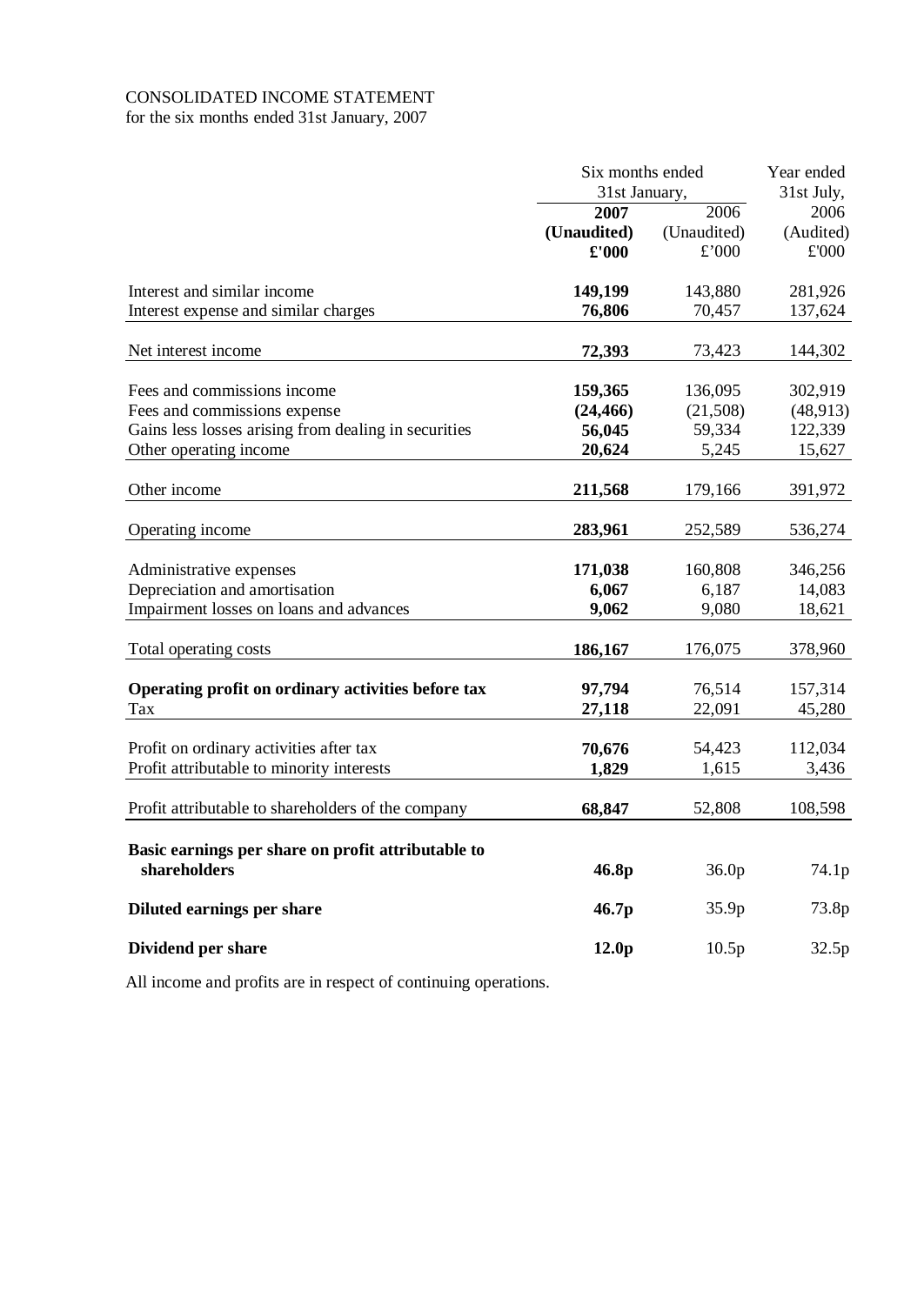# CONSOLIDATED BALANCE SHEET

at 31st January, 2007

|                                                     | $31st$ January, |             | 31st July, |
|-----------------------------------------------------|-----------------|-------------|------------|
|                                                     | 2007            | 2006        | 2006       |
|                                                     | (Unaudited)     | (Unaudited) | (Audited)  |
|                                                     | £'000           | £'000       | £'000      |
| <b>Assets</b>                                       |                 |             |            |
| Cash and balances at central banks                  | 1,384           | 1,343       | 1,272      |
| Settlement accounts                                 | 551,000         | 748,247     | 628,305    |
| Loans and advances to customers                     | 1,863,215       | 1,862,316   | 1,862,023  |
| Loans and advances to banks                         | 736,561         | 756,809     | 510,691    |
| Money market securities                             | 1,059,590       | 868,349     | 1,156,768  |
| Debt securities – long positions                    | 48,988          | 67,343      | 67,066     |
| Equity shares – long positions                      | 51,463          | 48,167      | 49,623     |
| Loans to money brokers against stock advanced       | 130,140         | 172,954     | 156,420    |
| Investment securities                               | 40,876          | 39,323      | 43,682     |
| Intangible assets $-$ goodwill                      | 113,897         | 97,926      | 109,807    |
| Intangible assets – other                           | 8,995           | 2,894       | 2,623      |
| Property, plant and equipment                       | 43,009          | 40,024      | 42,549     |
| Share of gross assets of joint ventures             | 304             | 21,905      | 21,743     |
| Share of gross liabilities of joint ventures        | (426)           | (21,026)    | (20, 818)  |
| Share of net (liabilities)/assets of joint ventures | (122)           | 879         | 925        |
| Other receivables                                   | 79,023          | 94,416      | 87,549     |
| Deferred tax assets                                 | 27,014          | 25,180      |            |
|                                                     |                 |             | 25,362     |
| Prepayments and accrued income                      | 77,823          | 67,787      | 63,135     |
| Derivative financial instruments                    | 5,662           | 2,057       | 5,093      |
| <b>Total assets</b>                                 | 4,838,518       | 4,896,014   | 4,812,893  |
| <b>Liabilities</b>                                  |                 |             |            |
| Settlement accounts                                 | 471,296         | 670,564     | 573,671    |
| Deposits by customers                               | 2,027,176       | 1,872,967   | 1,843,074  |
| Deposits by banks                                   | 141,763         | 189,626     | 168,378    |
| Debt securities - short positions                   | 47,676          | 58,247      | 54,554     |
| Equity shares – short positions                     | 22,423          | 25,479      | 21,684     |
| Loans from money brokers against stock advanced     | 152,499         | 186,218     | 157,356    |
| Non-recourse borrowings                             | 150,000         | 200,000     | 150,000    |
| Loans and overdrafts from banks                     | 370,962         | 328,154     | 363,205    |
| Promissory notes and other debt securities in issue | 347,830         | 357,564     | 358,014    |
| Other liabilities                                   | 153,981         | 180,432     | 219,673    |
| Current tax liabilities                             | 27,558          | 18,012      | 16,766     |
| Accruals and deferred income                        | 124,065         | 107,914     | 136,791    |
| Subordinated loan capital                           | 75,000          | 75,000      | 75,000     |
| Derivative financial instruments                    | 24,639          | 11,848      | 12,370     |
|                                                     |                 |             |            |
| <b>Total liabilities</b>                            | 4,136,868       | 4,282,025   | 4,150,536  |
| <b>Equity</b>                                       |                 |             |            |
| Called up share capital                             | 36,755          | 36,488      | 36,603     |
| Share premium account                               | 263,047         | 257,393     | 259,783    |
| Profit and loss account                             | 386,298         | 303,197     | 346,714    |
| Other reserves                                      | 7,296           | 9,648       | 11,887     |
| Minority interests                                  | 8,254           | 7,263       | 7,370      |
| <b>Total equity</b>                                 | 701,650         | 613,989     | 662,357    |
|                                                     |                 |             |            |
| <b>Total liabilities and equity</b>                 | 4,838,518       | 4,896,014   | 4,812,893  |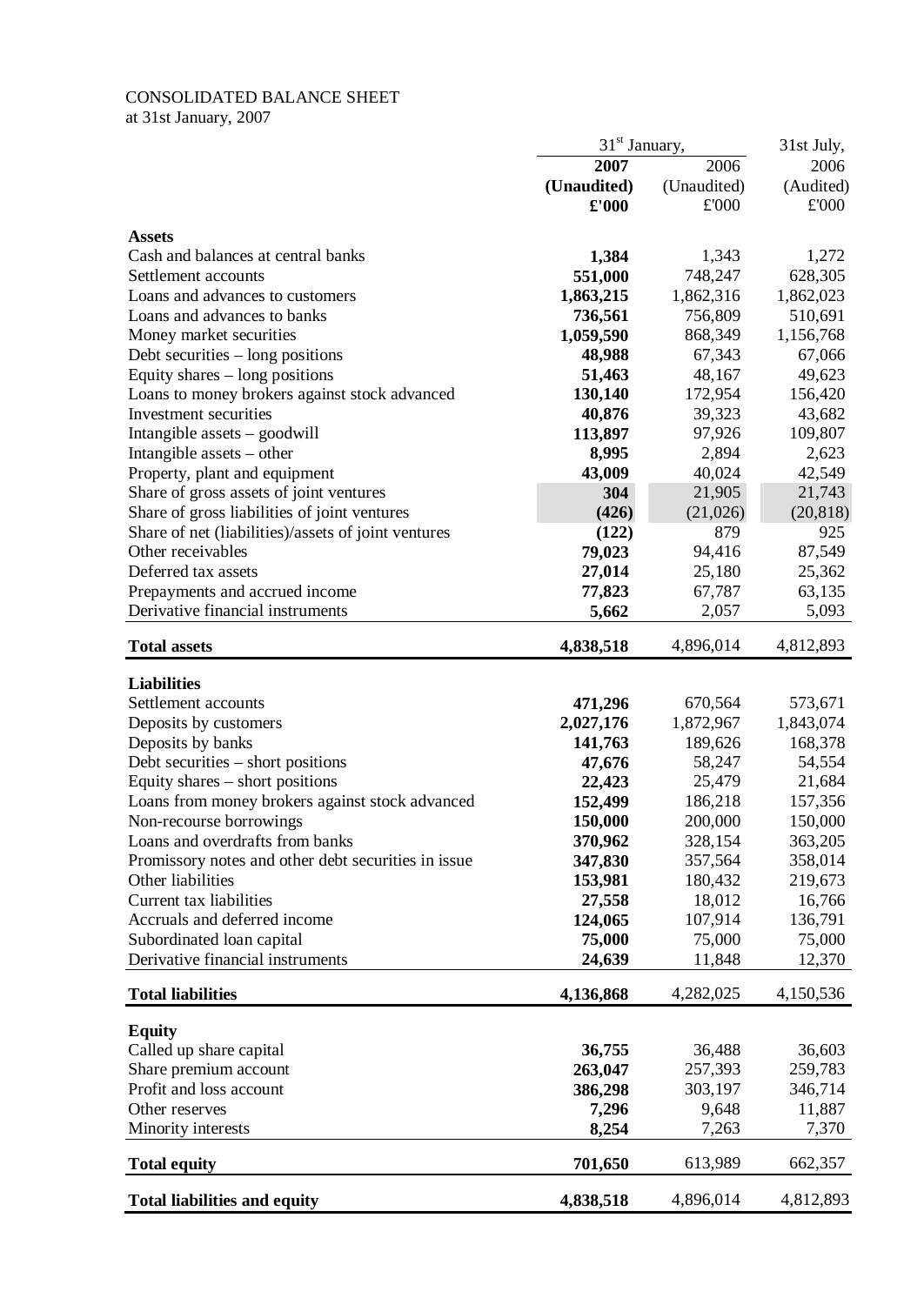### CONSOLIDATED STATEMENT OF CHANGES IN EQUITY

for the six months ended 31st January, 2007

|                                                                      | Six months ended<br>31st January, |                     | Year ended         |  |
|----------------------------------------------------------------------|-----------------------------------|---------------------|--------------------|--|
|                                                                      |                                   |                     | 31st July,<br>2006 |  |
|                                                                      | 2007<br>(Unaudited)               | 2006<br>(Unaudited) | (Audited)          |  |
|                                                                      | $\pounds$ '000                    | £'000               | £'000              |  |
| Called up share capital                                              |                                   |                     |                    |  |
| Opening balance                                                      | 36,603                            | 36,168              | 36,168             |  |
| Exercise of options                                                  | 152                               | 320                 | 435                |  |
| <b>Closing balance</b>                                               | 36,755                            | 36,488              | 36,603             |  |
| <b>Share premium account</b>                                         |                                   |                     |                    |  |
| Opening balance                                                      | 259,783                           | 252,210             | 252,210            |  |
| Exercise of options                                                  | 3,264                             | 5,183               | 7,573              |  |
| <b>Closing balance</b>                                               | 263,047                           | 257,393             | 259,783            |  |
| <b>Profit and loss account</b>                                       |                                   |                     |                    |  |
| Opening balance                                                      | 346,714                           | 277,455             | 277,455            |  |
| Retained profit for the period                                       | 68,847                            | 52,808              | 108,598            |  |
| Equity dividends paid<br>Transfer from share-based awards reserve    | (31, 893)<br>1,704                | (27, 301)           | (42, 524)          |  |
| Other reserve movements                                              | 926                               | 235                 | 3,185              |  |
| <b>Closing balance</b>                                               | 386,298                           | 303,197             | 346,714            |  |
| Other reserves:                                                      |                                   |                     |                    |  |
| <b>ESOP</b> trust reserve                                            |                                   |                     |                    |  |
| Opening balance                                                      | (8,302)                           | (3,786)             | (3,786)            |  |
| Shares purchased at cost                                             | (2,671)                           | (2,150)             | (4,926)            |  |
| Shares released at cost                                              | 241                               | 154                 | 410                |  |
| <b>Closing balance</b>                                               | (10, 732)                         | (5,782)             | (8,302)            |  |
| <b>Share-based awards reserve</b>                                    |                                   |                     |                    |  |
| Opening balance                                                      | 11,808                            | 7,614               | 7,614              |  |
| Charge to the income statement                                       | 2,022                             | 1,700               | 3,307              |  |
| Transfer to profit and loss account                                  | (1,704)                           |                     | 887                |  |
| Movement relating to deferred share awards<br><b>Closing balance</b> | (436)<br>11,690                   | 9,314               | 11,808             |  |
|                                                                      |                                   |                     |                    |  |
| <b>Exchange movements reserve</b>                                    |                                   |                     |                    |  |
| Opening balance<br>Currency translation differences                  | 938<br>(657)                      | 1,264<br>(178)      | 1,264<br>(326)     |  |
|                                                                      |                                   |                     |                    |  |
| <b>Closing balance</b>                                               | 281                               | 1,086               | 938                |  |
| <b>Cash flow hedging reserve</b>                                     |                                   |                     |                    |  |
| Opening balance                                                      | 133                               | (1, 843)            | (1, 843)           |  |
| Movement on derivatives during the period                            | (405)                             | 987                 | 1,976              |  |
| <b>Closing balance</b>                                               | (272)                             | (856)               | 133                |  |
| Available-for-sale reserve                                           |                                   |                     |                    |  |
| Opening balance                                                      | 7,310<br>(981)                    | 3,431               | 3,431              |  |
| Movement on available-for-sale investments                           |                                   | 2,455               | 3,879              |  |
| <b>Closing balance</b>                                               | 6,329                             | 5,886               | 7,310              |  |
| <b>Total other reserves</b>                                          | 7,296                             | 9,648               | 11,887             |  |
| <b>Minority interests</b><br>Opening balance                         | 7,370                             | 5,870               | 5,870              |  |
| Movement during the period                                           | 884                               | 1,393               | 1,500              |  |
|                                                                      |                                   |                     |                    |  |
| <b>Closing balance</b>                                               | 8,254                             | 7,263               | 7,370              |  |
| <b>Total equity</b>                                                  | 701,650                           | 613,989             | 662,357            |  |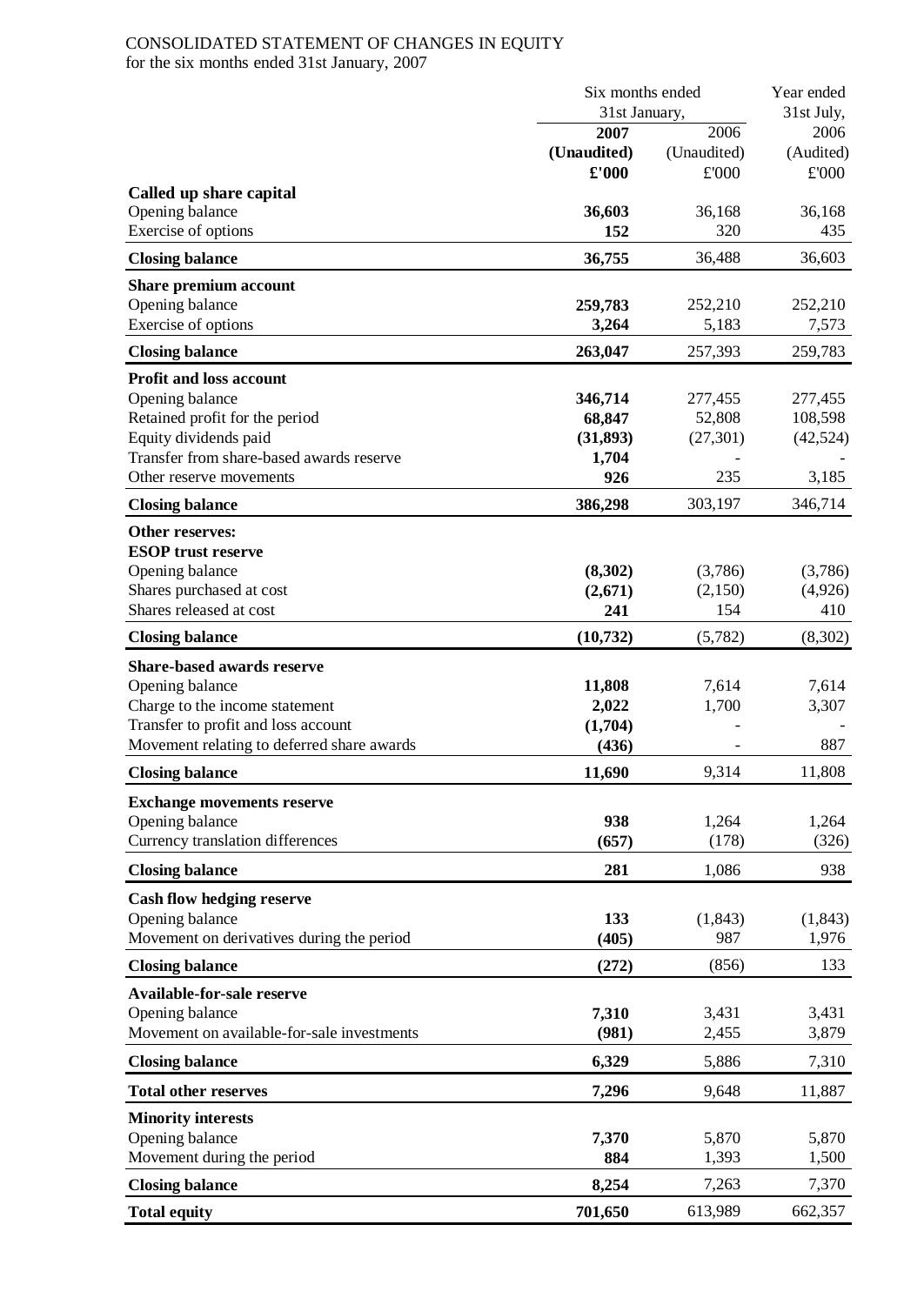# CONSOLIDATED CASH FLOW STATEMENT

for the six months ended 31st January, 2007

|                                                   |      | Six months ended |             | Year ended |  |
|---------------------------------------------------|------|------------------|-------------|------------|--|
|                                                   |      | 31st January,    |             | 31st July, |  |
|                                                   |      | 2007             | 2006        | 2006       |  |
|                                                   |      | Note (Unaudited) | (Unaudited) | (Audited)  |  |
|                                                   |      | £'000            | £'000       | £'000      |  |
| Net cash inflow from operating activities         | 1(a) | 176,512          | 81,028      | 153,418    |  |
| Net cash outflow from investing activities:       |      |                  |             |            |  |
| Dividends paid to minority interests              |      | (490)            | (25)        | (1,669)    |  |
| Purchase of assets let under operating leases     |      | (4, 116)         | (7, 807)    | (13, 865)  |  |
| Purchase of property, plant and equipment         |      | (5,907)          | (3,318)     | (8,121)    |  |
| Sale of property, plant and equipment             |      | 2,279            | 2,361       | 4,155      |  |
| Purchase of intangible assets                     |      | (442)            | (1,472)     | (2, 447)   |  |
| Purchase of equity shares held for investment     |      | (8,919)          | (2,150)     | (9,911)    |  |
| Sale of equity shares held for investment         |      | 26,806           | 3,286       | 11,168     |  |
| Minority interests acquired for cash              |      | (4,730)          | (2,403)     | (2,853)    |  |
| Purchase of subsidiaries                          | 1(b) | (9, 411)         | (736)       | (11,258)   |  |
|                                                   |      | (4,930)          | (12,264)    | (34, 801)  |  |
| Net cash inflow before financing                  |      | 171,582          | 68,764      | 118,617    |  |
| Financing activities:                             |      |                  |             |            |  |
| Issue of ordinary share capital including premium |      | 3,416            | 5,503       | 8,008      |  |
| Equity dividends paid                             |      | (31, 893)        | (27, 301)   | (42, 524)  |  |
| Interest paid on subordinated loan capital        |      | (2,822)          | (3,058)     | (5,616)    |  |
| Net increase in cash                              |      | 140,283          | 43,908      | 78,485     |  |

In the directors' view, cash is an integral part of the operating activities of the group, since it is a bank's stock in trade. Nevertheless, as required by International Accounting Standard No. 7, cash is not treated as cash flow from operating activities but is required to be shown separately in accordance with the format above.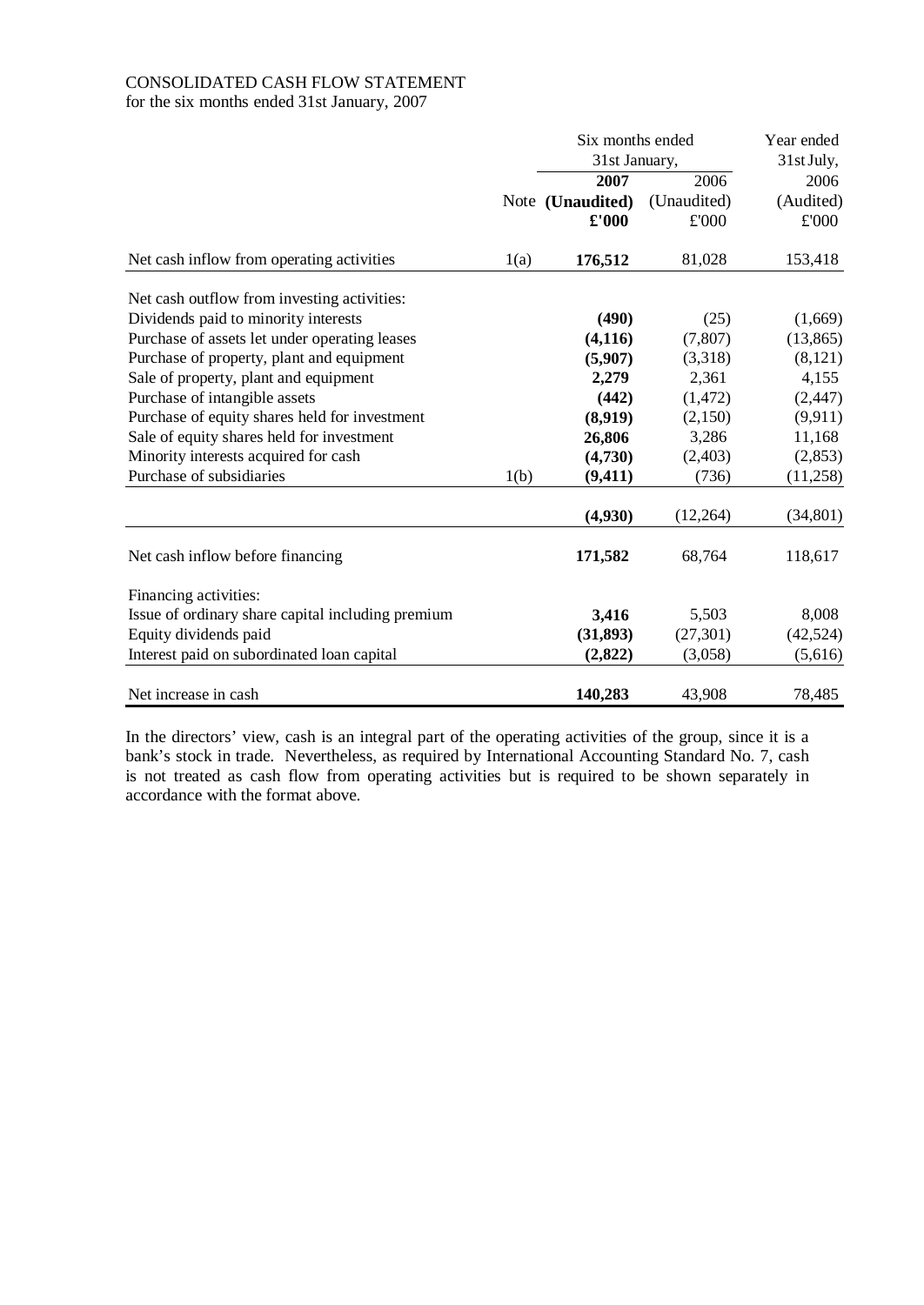# THE NOTES

| <b>Consolidated cash flow statement</b><br>1.                                                                            |                                                   |                                      | Six months ended<br>31st January, |                            |
|--------------------------------------------------------------------------------------------------------------------------|---------------------------------------------------|--------------------------------------|-----------------------------------|----------------------------|
|                                                                                                                          |                                                   | 2007<br>(Unaudited)<br>$\pounds 000$ | 2006<br>(Unaudited)<br>£'000      | 2006<br>(Audited)<br>£'000 |
| (a) Reconciliation of operating profit on ordinary activities<br>before tax to net cash inflow from operating activities |                                                   |                                      |                                   |                            |
| Operating profit on ordinary activities before tax<br>(Increase)/decrease in:                                            |                                                   | 97,794                               | 76,514                            | 157,314                    |
| Interest receivable and prepaid expenses                                                                                 |                                                   | (14, 688)                            | (3,389)                           | 1,886                      |
| Net settlement accounts                                                                                                  |                                                   | (25,070)                             | (34, 164)                         | (11, 115)                  |
| Net equity shares held for trading                                                                                       |                                                   | (1,101)                              | (2,735)                           | (7,986)                    |
| Net debt securities held for trading                                                                                     |                                                   | 11,200                               | 2,621                             | (795)                      |
| Decrease in interest payable and accrued expenses                                                                        |                                                   | (12, 726)                            | (28, 975)                         | (1, 877)                   |
| Depreciation and amortisation                                                                                            |                                                   | 6,067                                | 6,187                             | 14,083                     |
| Net cash inflow from trading activities                                                                                  |                                                   | 61,476                               | 16,059                            | 151,510                    |
| (Increase)/decrease in:                                                                                                  |                                                   |                                      |                                   |                            |
| Debt securities held for liquidity                                                                                       |                                                   | 11,005                               | (253)                             | (10, 890)                  |
| Loans and advances to customers                                                                                          |                                                   | (1,192)                              | 76,887                            | 77,180                     |
| Loans and advances to banks not repayable on demand                                                                      |                                                   | 474                                  | 2,732                             | 5,716                      |
| Other assets less other liabilities                                                                                      |                                                   | (32, 116)                            | 44,108                            | 83,350                     |
| Increase/(decrease) in:                                                                                                  |                                                   |                                      |                                   |                            |
| Deposits by banks                                                                                                        |                                                   | (26, 615)                            | 81,525                            | 60,277                     |
| <b>Customer</b> accounts                                                                                                 |                                                   | 184,102                              | 54,780                            | 24,887                     |
| Bank loans and overdrafts                                                                                                |                                                   | 7,757                                | (166,209)                         | (131, 158)                 |
| Non-recourse borrowings                                                                                                  |                                                   |                                      |                                   | (50,000)                   |
| Promissory notes and other debt securities in issue                                                                      |                                                   | (10, 184)                            | (9,566)                           | (9,116)                    |
| Tax paid                                                                                                                 |                                                   | (18, 195)                            | (19,035)                          | (48, 338)                  |
| Net cash inflow from operating activities                                                                                |                                                   | 176,512                              | 81,028                            | 153,418                    |
| (b) Analysis of net cash outflow in respect of the purchase<br>of subsidiaries                                           |                                                   |                                      |                                   |                            |
| Cash consideration in respect of current year purchases                                                                  |                                                   | (4,880)                              |                                   | (6,797)                    |
| Loan stock redemptions and deferred consideration paid in                                                                |                                                   |                                      |                                   |                            |
| respect of prior year purchases                                                                                          |                                                   | (4,531)                              | (736)                             | (4, 847)                   |
| Net movement in cash balances                                                                                            |                                                   |                                      |                                   | 386                        |
|                                                                                                                          |                                                   | (9, 411)                             | (736)                             | (11,258)                   |
| (c) Analysis of changes in financing                                                                                     |                                                   |                                      |                                   |                            |
| Share capital (including premium) and subordinated loan capital:                                                         |                                                   |                                      |                                   |                            |
| Opening balance                                                                                                          |                                                   | 371,386                              | 363,378                           | 363,378                    |
| Shares issued for cash                                                                                                   |                                                   | 3,416                                | 5,503                             | 8,008                      |
| <b>Closing balance</b>                                                                                                   |                                                   | 374,802                              | 368,881                           | 371,386                    |
| (d) Analysis of cash balances                                                                                            | <b>Movement</b> in<br>the period<br>$\pounds 000$ |                                      |                                   |                            |
| Cash and balances at central banks                                                                                       | 112                                               | 1,384                                | 1,343                             | 1,272                      |
| Other cash equivalents                                                                                                   | 140,171                                           | 1,785,051                            | 1,610,232                         | 1,644,880                  |
|                                                                                                                          |                                                   |                                      |                                   |                            |
|                                                                                                                          | 140,283                                           | 1,786,435                            | 1,611,575                         | 1,646,152                  |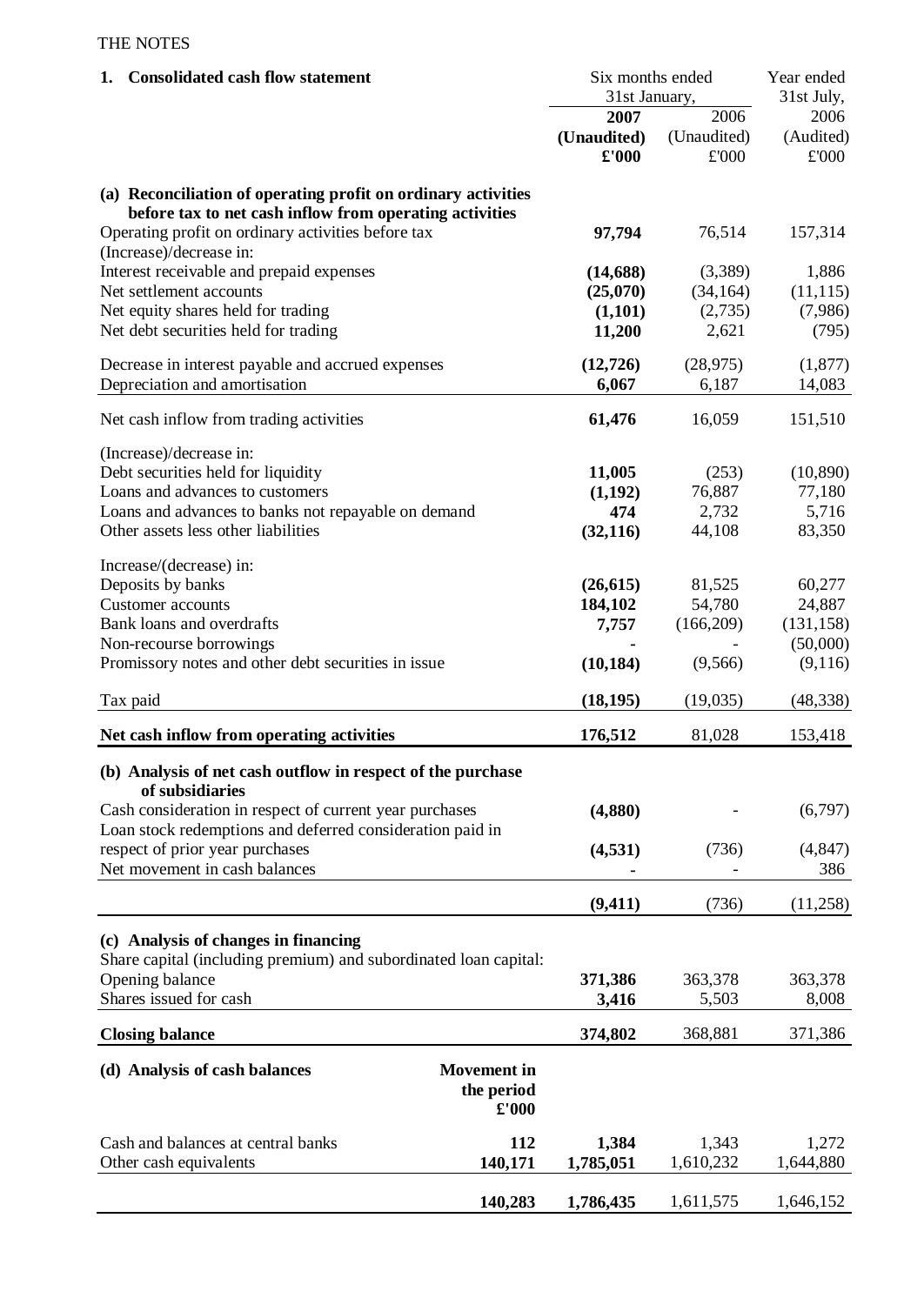# THE NOTES

# **2. Earnings per share**

Basic earnings per share on profit attributable to shareholders of the company is based on profit after tax and minority interests of £68,847,000 (2006: £52,808,000) and on 147,083,000 (2006: 146,523,000) ordinary shares, being the weighted average number of shares in issue and contingently issuable during the year excluding those held by the employee benefit trust.

Diluted earnings per share is based on this same profit after tax and minority interests, but on 147,502,000 (2006: 146,969,000) ordinary shares, being the weighted average number of shares in issue disclosed above, plus the weighted dilutive potential on ordinary shares of exercisable employee options in issue during the year.

# **3. Basis of preparation**

This Interim Report, which is unaudited, has been prepared on the basis of the accounting policies set out in the 2006 Annual Report. The financial information contained in this Interim Report does not constitute statutory accounts within the meaning of Section 240 of the Companies Act 1985. However, the information has been reviewed by the company's auditors, Deloitte & Touche LLP, and their report appears at the end of this report.

The financial information for the year ended 31st July, 2006 has been derived from the audited financial statements of Close Brothers Group plc for that year, which have been reported on by Deloitte & Touche LLP and delivered to the Registrar of Companies. The report of the auditors on those statutory accounts was unqualified and did not contain a statement under Section 237(2) or (3) of the Companies Act 1985.